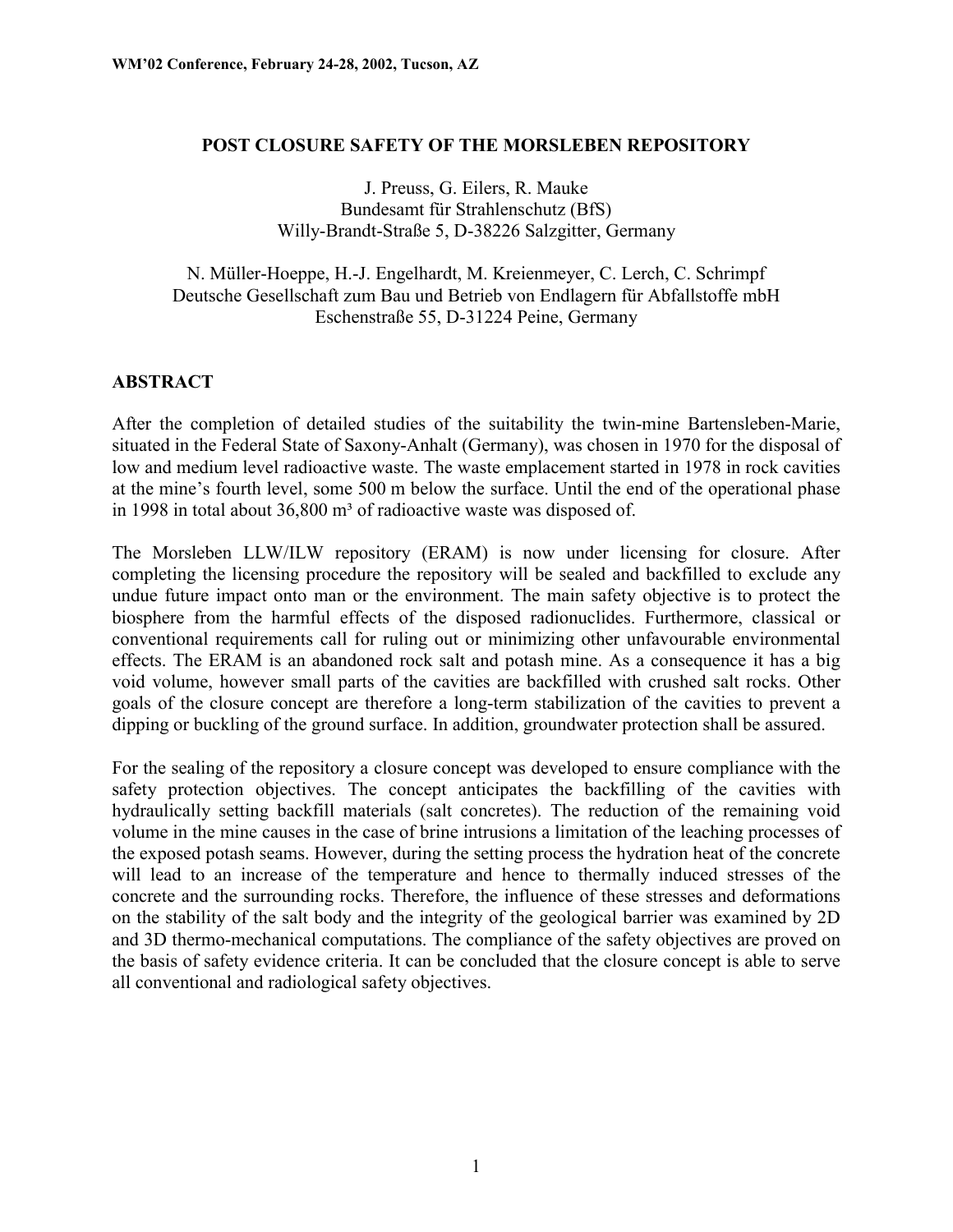### **INTRODUCTION**

In the former German Democratic Republic (East Germany) the abandoned salt mine Bartensleben was selected to serve as a repository for low and intermediate level (LLW, ILW) radioactive wastes. Located near the village of Morsleben in the Federal State Saxony-Anhalt this mine was named the "Repository for Radioactive Waste Morsleben (ERAM)". The decision to establish the repository was based on safety and technical-economic studies performed in the 1960s. It was designed, constructed and commissioned during 1972-1978. Following studies and the successful demonstration of the disposal technologies used a first operational license was granted in 1981.

After German reunification (October 3, 1990) the Federal Government of Germany took over the responsibility for the repository. It is represented by the Federal Office for Radiation Protection (Bundesamt für Strahlenschutz, BfS) which is entrusted by the Federal Minister of Environment, Nature Conservation and Reaktor Safety (BMU). The DBE became then, on behalf of the BfS, the repository operator. The final disposal of waste was stopped in 1998. Under contract of the BfS the backfilling and closure of the Morsleben repository is being planned presently.

#### **REPOSITORY SITUATION AND BOUNDARY CONDITIONS**

The ERAM is a twin-mine consisting of the mine concessions Marie and Bartensleben which are connected by drifts on the first level (-253 m below sea level) and on the third level (-332 m below sea level). The ERAM is developed by two shafts. The shaft "Bartensleben" is the main shaft used for men ride and waste transport. Approximately 1.6 km north-west of the Bartensleben shaft is located the auxiliary shaft Marie. The shafts provide access to a widespread system of drifts, cavities and blind shafts between 320 m and 630 m below the earth surface. The 525 m deep shaft Bartensleben connects four main floors (second level –291 m below sea level, fourth level –372 m below sea level) and the 520 m deep shaft Marie connects two main floors.

The twin-mine extends from the north-west to the south-east over a length of 5.5 km and crosswise over 1.4 km at maximum. Before the beginning of the disposal of radioactive waste rock salt and potash mining (carnallitite, kieseritic hartsalz) went on for several decades at the site. Thus, most of the mine openings are excavated according to the mining or production activities that means the occurrence of valuable raw salts. The cavities made by chamber working have dimensions of up to 100 m in length and 30 m in width and in height. Especially the central part of the Bartensleben mine is marked by extensive mining activities on the main and sublevels. The total volume of the mine is about 6 million  $m<sup>3</sup>$ . Figure 1 shows a map with the outline of the ERAM and Figure 2 a schematic overview of the underground excavations.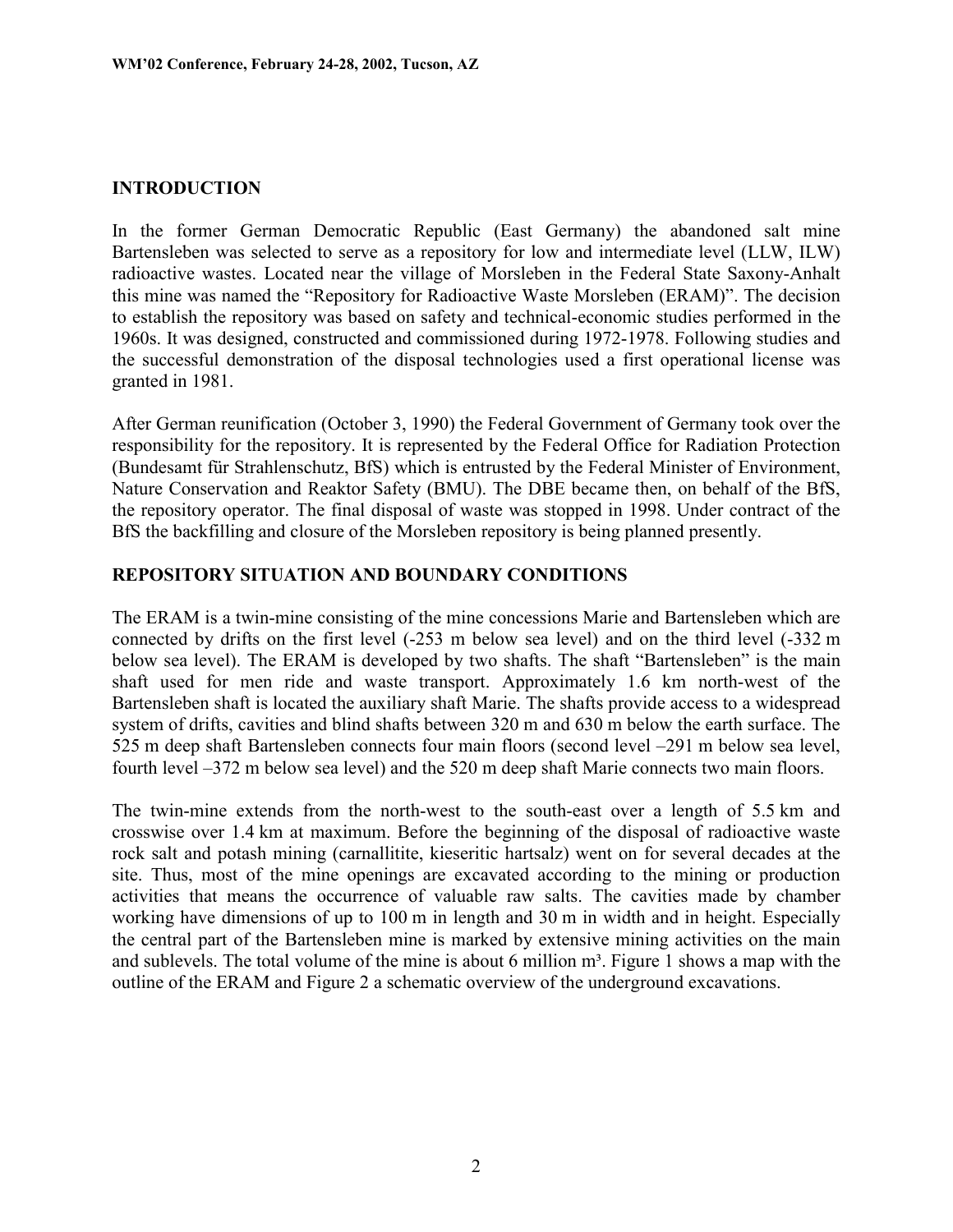

Fig. 1. Outline of the repository for radioactive waste Morsleben near the border of the Federal States Lower Saxony and Saxony-Anhalt. The twin-mine extends from the north-west to the south-east over a length of 5.5 km. The maximum extension of the underground excavations is in south-west to the north-east direction about 1.4 km. Concerning the geological structures "Lappwald fault block", "Aller valley zone", and "Weferlinger Trias plate" see the following text.



Fig. 2. Overview of the twin-mine Marie-Bartensleben (Repository for Radioactive Waste Morsleben, ERAM). The distance between the two shafts is about 1.6 km. The depths of the shafts is 525 m (Bartensleben) and 520 m (Marie).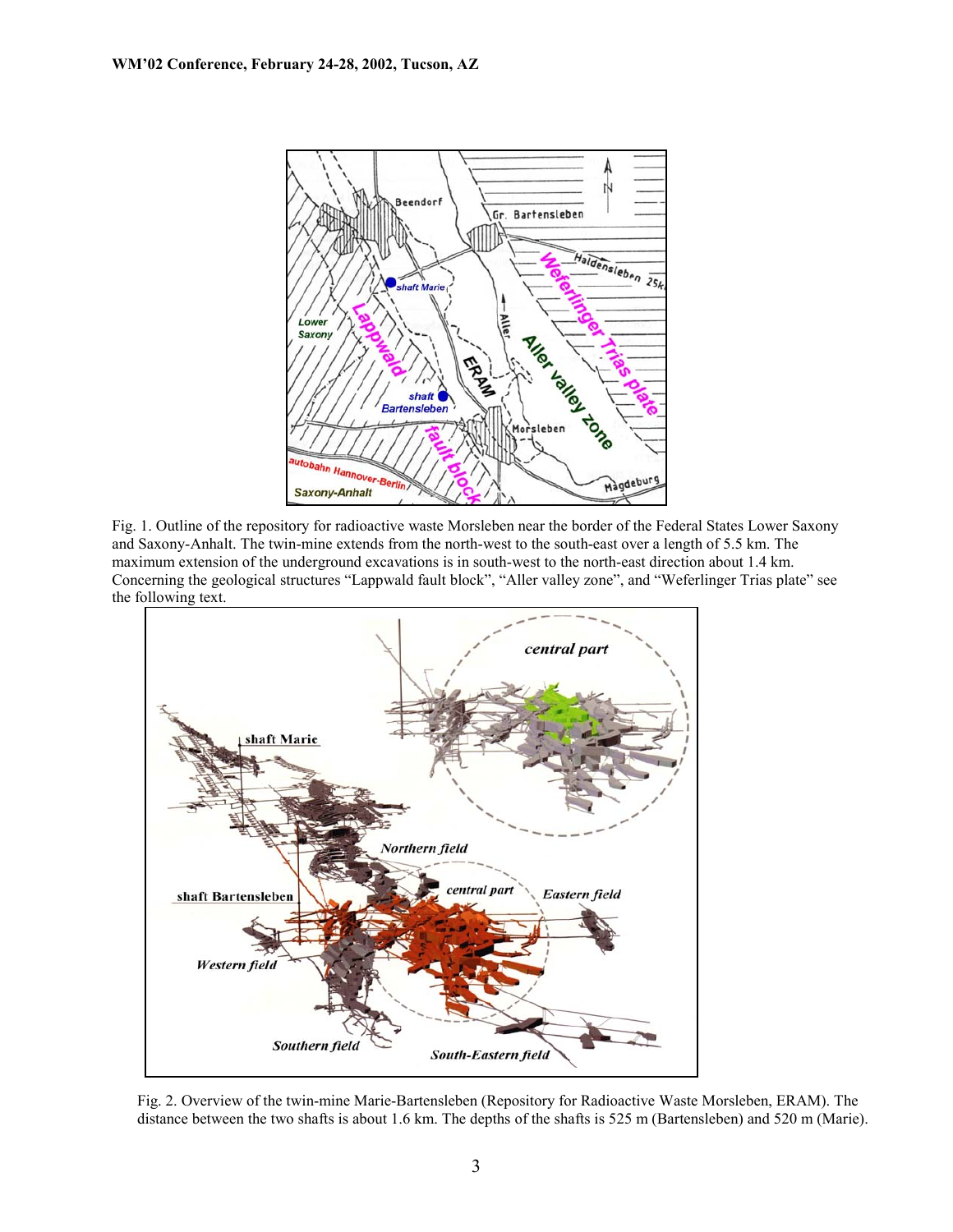The ERAM is located in an uplift salt structure of the SE-NW trending Aller valley zone (Allertal zone), named after the small river Aller. The Aller valley zone covers an area of approximately 50 km². It is marked by the Lappwald fault block in the SW and by the Weferlinger Trias plate in the NE. At the site the top of the salt plug is at  $-140$  m below sea level and the total thickness of the salt body varies between 380 and 580 m. The salts belong to the Upper Permian Zechstein strata. A characteristic of the salt body is an intensive folding of the salt layers and a high amount of anhydrite rocks ("Hauptanhydrit"). The anhydrite blocks are geo-mechanically stabilizing the salt plug and thus lead to a low convergence of the underground excavations. The salt structure is isolated from the aquifer system in Upper Cretaceous rocks by a thick gypsum (residual) cap rock, which has a very low hydraulic conductivity. The aquifer is overlain by loose or semiconsolidated glacial sediments, such as tills.

Radioactive waste with negligible heat generation (predominantly short-lived radionuclides) was disposed of in the Bartensleben mine only. The wastes originate from the operation of nuclear power plants, decommissioning, and applications of radionuclides in research, industry, and medicine. Solid and liquid wastes and sealed emitters has been emplaced. Cemented waste forms represent a significant part of the solid inventory. Most of the wastes are disposed of in the western, southern and eastern mining areas called "Westfeld", "Südfeld" and "Ostfeld", respectively. In addition, low amounts of waste are emplaced in the central part ("Zentralteil") and the northern field ("Nordfeld") of the Bartensleben mine (see Figure 1). The wastes are stored in the mine structures on the  $4<sup>th</sup>$  level (-500 m level) and in openings of the 5a level. Drum piling and dumping, as well as stacking of drums and cylindrical concrete containers are the used disposal technologies of solid wastes. The liquid waste was mixed underground with hydraulic binders, pumped into the storage cavity and allowed to solidify there (1978-1990). Until the end of the operational phase a waste volume of about  $36,800$  m<sup>3</sup> has been disposed of (approximately  $28,500$  m<sup>3</sup> of solid waste and  $8,300$  m<sup>3</sup> of liquid waste). In Table I the emplaced waste volumes and activities are summarized according to the mining fields of the ERAM.

| Emplacement area            | Waste volume $[m^3]$ | Activities [Bq]     |
|-----------------------------|----------------------|---------------------|
| Western field               | 18,637               | $2.3 \cdot 10^{13}$ |
| Southern field              | 10 1 19              | $8.2 \cdot 10^{13}$ |
| Eastern field               | 6.139                | $11.10^{13}$        |
| Northern field/central part | 1,858                | $4.1 \cdot 10^{12}$ |

Table I. Volume and activities of the disposed radioactive wastes in the Repository for Radioactive Waste Morsleben (ERAM).

During the post-closure phase only negligible quantities of intruding brines into the repository should be able to migrate to the biosphere. Hence, the potential flow routes of fluids are investigated in detail. Recently the brine inflows into the mine are very low. One brine occurrence is sited in the "Lager H" of the Marie mine. About  $10 \text{ m}^3$  of Mg-rich salt solution is flowing into the chamber every year. The location is sealed from the main galleries by an old dam construction, however, the quality (stability) of the dam is hardly to evaluate. Another brine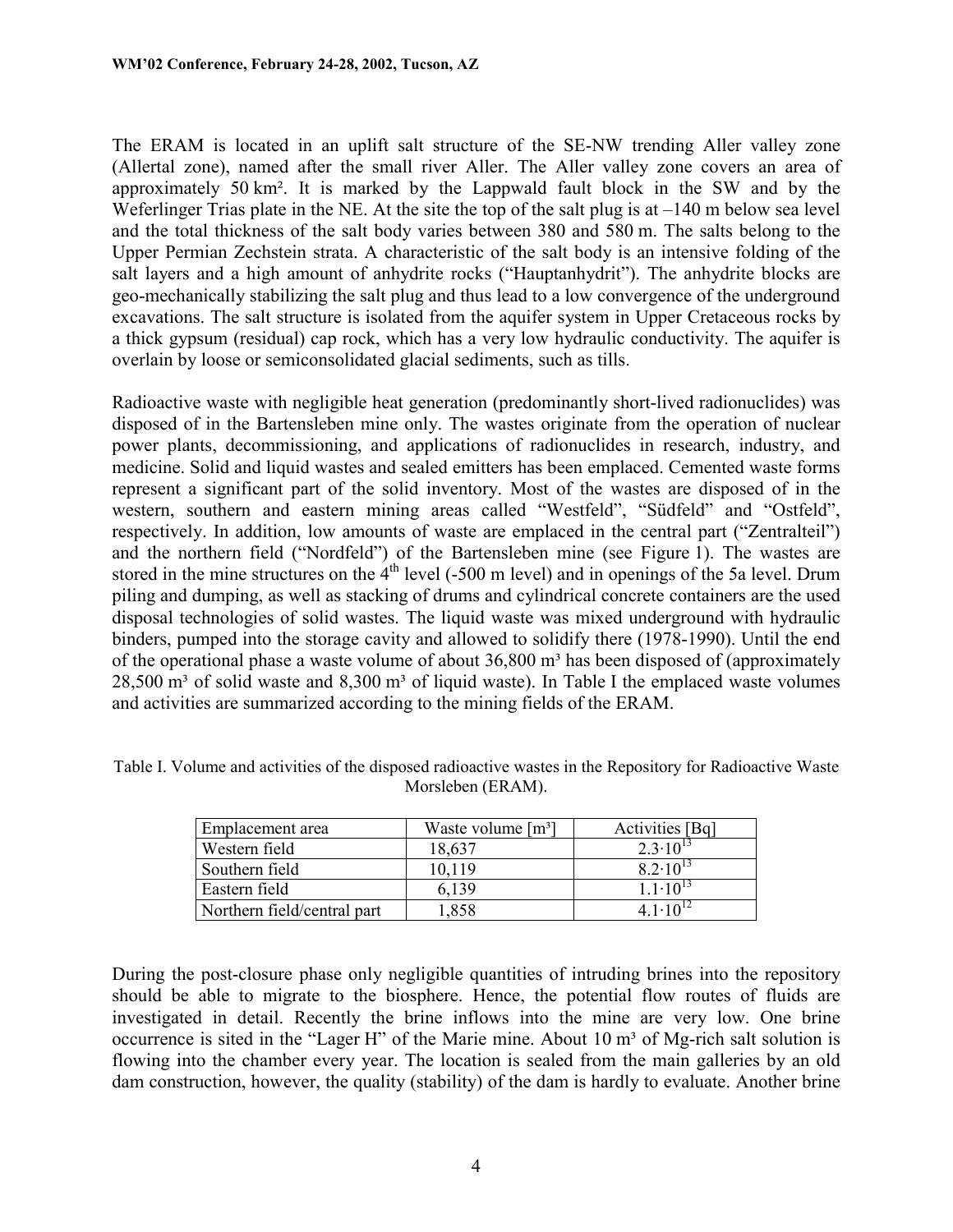occurrence with a flow rate of approximately  $1 \text{ m}^3/\text{a}$  is situated in the central part of the Bartensleben mine. In this case a connection to the groundwater system can be excluded.

With respect to the geological and geo-mechanical situation and due to the mining of salts an inflow of brines into the repository in the post-closure phase can not be excluded absolutely. In particular locations that must be taken into consideration consist of enclaves of competent rocks with a tendency for brittle fracture, such as anhydrite blocks ("Hauptanhydrit") or potash seams in the vicinity of the salt table or with a contact to the salt boundary. However, an important fact is that the active brine influxes and the potential flow routes are situated in areas, where only small amounts of wastes are disposed of. In contrast, the integrity of the geological barrier impede brine influxes into the emplacement areas.

The following aspects are of special importance for the backfilling and closure concept:

- $\bullet$  The mining of salts results in a big volume of the underground openings (high excavation rate). Only small amounts of crushed rock salts are used as backfilling material.
- - Brine influxes and potential pathways for brines exist (anhydritic rocks, potash seams) only in areas of the mine, where negligible amounts of radioactive wastes are disposed of.
- $\bullet$  Nearly all wastes are disposed of in emplacement areas which are surrounded by impermeable rock salts. Thus, during the post-closure phase brine migrations through the rock salt barrier can be excluded.

# **CLOSURE CONCEPT**

With respect to the three main characteristics of the repository mentioned before a closure concept was developed. The goals of the concept are the long-term stabilization of the cavities (the high excavation rate does not bear any risk for the geo-mechanical stability of the mine for the next decades), the limitation of leaching processes of potash seams by reducing the void volume and the sealing of the emplacement structures containing the radioactive waste by technical barriers. For the stabilization of the mine the backfilling of distinct cavities is necessary, e.g. in the highly mined central part Bartensleben. Concerning the reduction of the mine openings generalized requirements are available with respect to different parts of mining fields. In general the backfill requirements arising from stabilization purpose are the decisive factor and the requirements arising from the limitation of leaching processes are fulfilled automatically. To separate the emplacement structures from other parts of the mine 25 sealings of different cross-sections and lengths up to several hundred meters on the mining levels are needed.

For the backfilling and as a sealing material different salt concretes are provided, called M2 and M3. The mixing of the components of the concretes will be performed above ground. It is planned to pump the suspension via tubes through the shaft and drifts and to stow the fresh concrete via drilling holes into the underground openings. The only difference of M2 and M3 is the quantity of their components. The components itself are identical. The compositon of the variants however is strongly influencing the material properties of the concretes serving the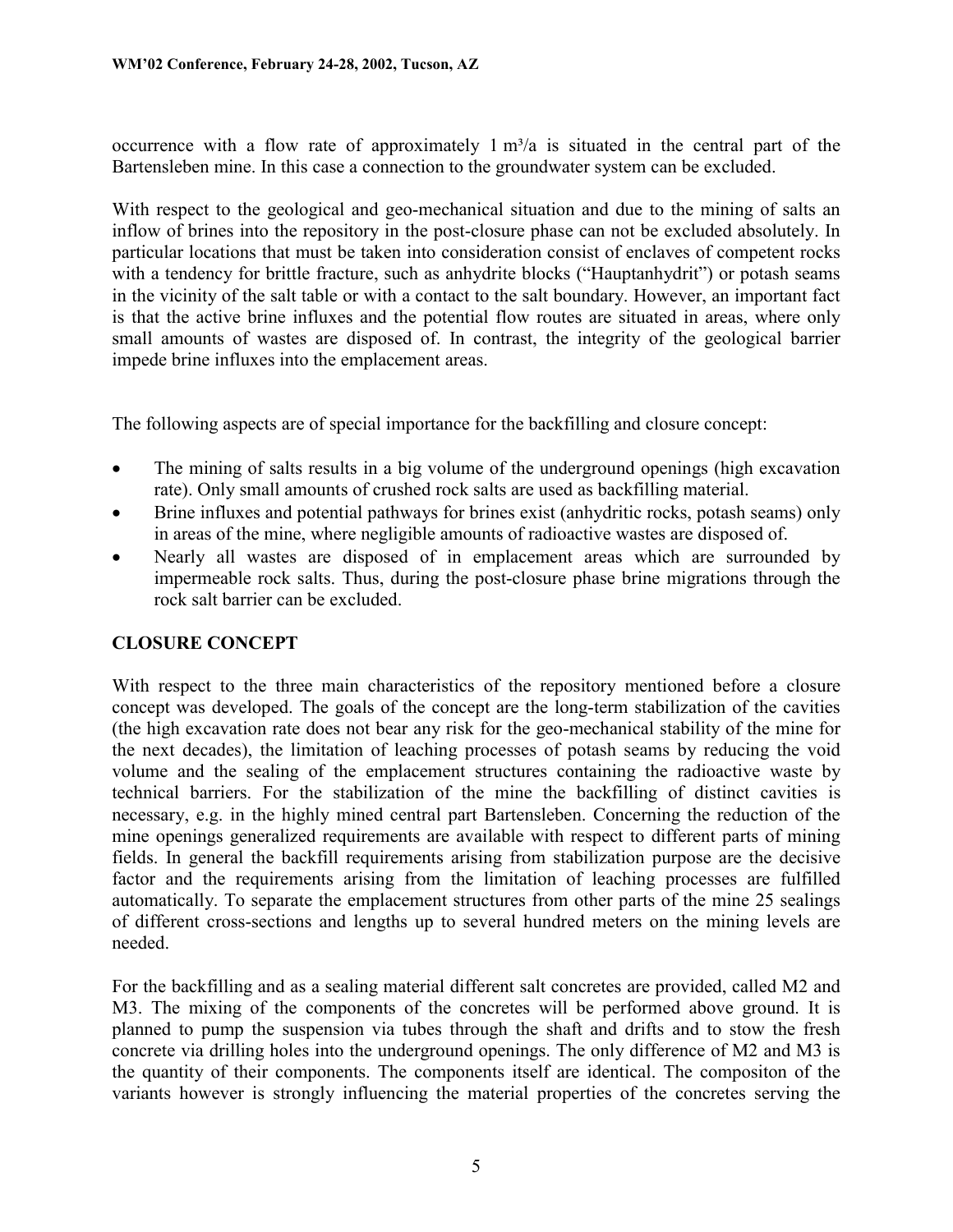different quality requirements. For example, the variant M2 produces in comparison to the mixture M3 a higher amount of hydration heat as a result of the more highly cement content. The composition of the mixtures M2 and M3 are given in Table II (1,2). The cement (high sulfate resistant) and the coal fly ash are building materials according to the German industrial standards (DIN). The maximum grain size of the crushed rock salt is 20 mm. The water content guarantees a transport of the suspension over long distances.

|                   | Μ2              |          | M3              |         |
|-------------------|-----------------|----------|-----------------|---------|
| Components        | $\text{kg/m}^3$ | $wt. \%$ | $\text{kg/m}^3$ | $wt$ .% |
| Cement            | 328             | 16.4     | 197             | 9.9     |
| Coal Fly Ash      | 328             | 16.4     | 459             | 23.0    |
| Water             | 267             | 13.4     | 252             | 12.6    |
| Crushed rock salt | .072            | 53.8     | ,087            | 54.5    |

Table II. Recipe of salt concretes M2 and M3.

The advantage of the use of hydraulically setting concrete materials is a stabilization effect in a relatively short time. The water needed for the hydraulic transport is fixed in the crystal structure of the hydration products and the pore volume of the concretes. Thus, no retransportation of contaminated water into the biosphere is to be feared. In addition, there will not exist a significant amount of free water or brine resulting from the backfilling process in the emplacement cavities leading to a dissolution of radionuclides and as a consequence to a release of radionuclides at an early point of time, although the brine inflow rate itself into the mine is small. Not to forget to mention the saturation capacity of the salt component in the concrete (about 54 wt.%). It is of major importance with respect to the avoidance of leaching processes in the disturbed rock zone (excavation damage zone, EDZ) at the position of sealing constructions. Unsaturated brines may cause an increase of the permeability and therefore a reduction of the efficiency of the sealings.

According to the closure concept it has to be taken into account that cement based concretes are developing hydration energy or heat leading to a temperature rise in the concrete and the surrounding salt rocks. The hydration heat causes thermo-mechanical induced stresses which may result in the formation of fractures. Thus, the selected salt concretes contain a high amount of fly ash, whereas the proportion of cement is limited. However, in the case of huge cavities the hydration heat may not be neglected. The increase of the temperature during the hydration process of the salt concretes was determined under adiabatic conditions at different start temperatures of the mixtures. In addition, these measurements were used for the calculation of the activation energy  $(E_A)$  according to the Arrhenius relationship.

### **PLAN OF BACKFILLING**

According to main characteristics of the mine every single cavity and mining excavation was assigned to a backfilling category. In total four categories can be subdivided: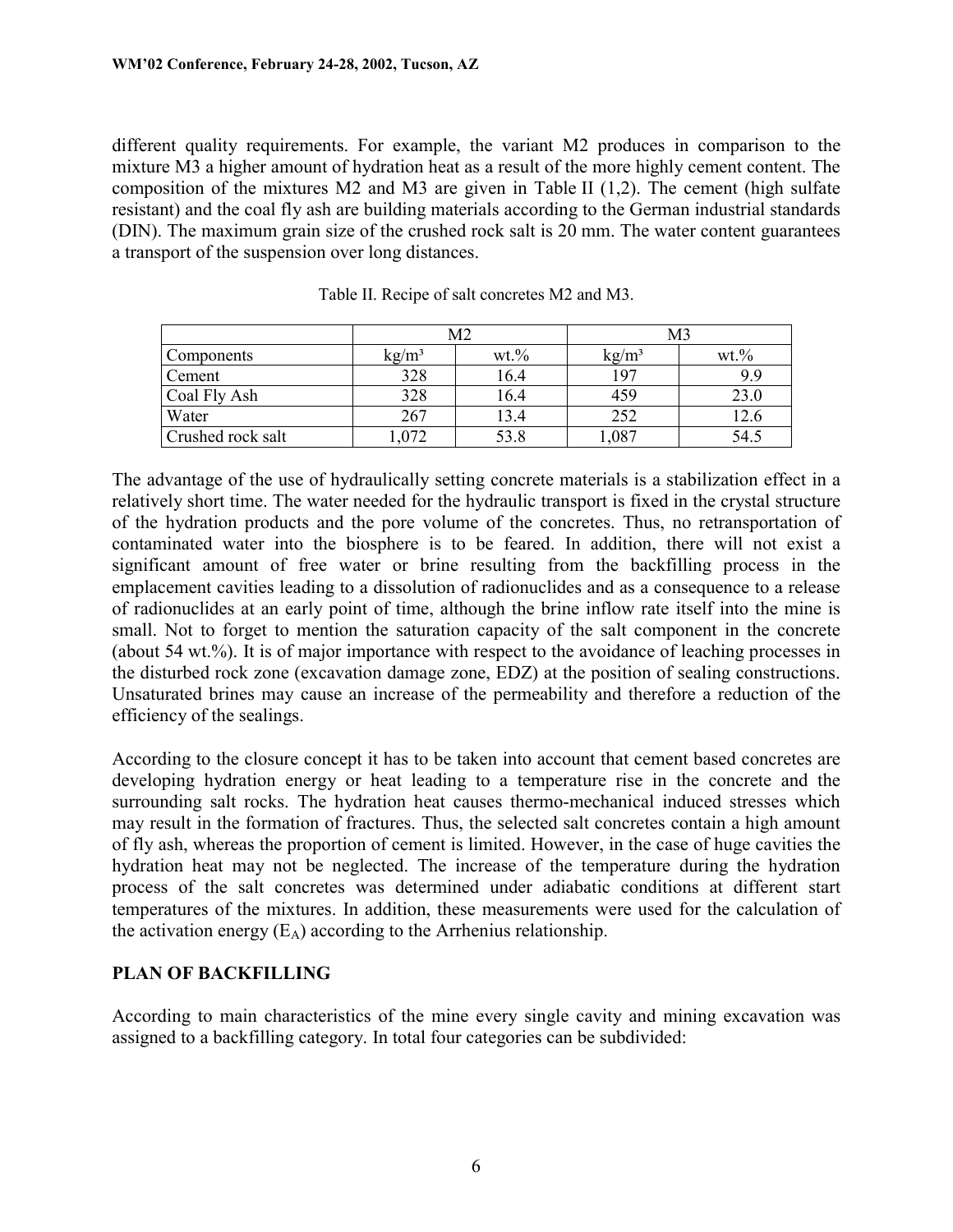- $\bullet$  Backfilling category I includes all cavities and mining excavations that must be sealed. For backfilling category I a high backfilling quality must be achieved. The averaged permeability of a cross section must be equal or less than  $10^{-16}$  m<sup>2</sup>.
- - Backfilling category II includes all cavities and mining excavations that must be backfilled by nearly 100 % (more than 95 %) by stability reasons or because they may develop an mining induced pathway for water and brine.
- $\bullet$  Backfilling category III includes all cavities not belonging to category I, II or IV. The requirement for this category is averaged backfill standard of 65 % per mining field for the reason of limiting leaching processes.
- - Backfilling category IV includes all excavated carnallitite layers, which are mostly inaccessible. An backfill standard of more than 90 % should be reached, but can not be verified. For this reason only a degree of backfilling of 50 % is included in the safety analysis.

# **SAFETY OBJECTIVES**

The main safety objective is to protect the biosphere from harmful effects of the disposed radioactive waste. Additionally, conventional safety objectives arising from the Federal Mining Act (3) and the Water Protection Act (4) must be taken into account. Protection of the ground surface and the groundwater has to be regarded. As the Morsleben repository is a large, former salt mine with huge cavities, the conventional protection objectives become essential. Following items must be proved in detail:

- (1) Limited subsidence of the ground surface (conventional safety objective)
- (2) Conservation of a permeation barrier of adequate thickness without risk of brine intrusion at present for cavities (radiation protection)
- (3) Mitigation of fissure evolution by leaching processes (radiation protection)
- (4) Maintaining a "sufficient" hydraulical and chemical barrier-system leading to retardation of radionuclides within available pathways (radiation protection)
- (5) Occupational health and safety during the backfilling process (workers protection, radiation protection)
- (6) Guaranteeing groundwater protection (conventional safety objective)

Recent and expected brine inflow rates are very low. Starting the prospective evolution that means the occurrence or the absence of brine intrusions, of the repository a dry and a wet repository situation (dry/wet scenario) must be subdivided. In the case that the mine remains dry the radiation and the conventional groundwater protection goal are fulfilled automatically, however, the protection of the ground surface has to be shown. In contrast, in the case of a wet repository (filled with salt solutions) the compliance with the radiation and the groundwater protection rules has to be shown. The proof of the ground surface's protection, however, is less difficult in comparison with a dry repository, because the brine pressure decreases the convergence rate of the cavities and as a consequence the sinking rate of the ground surface. This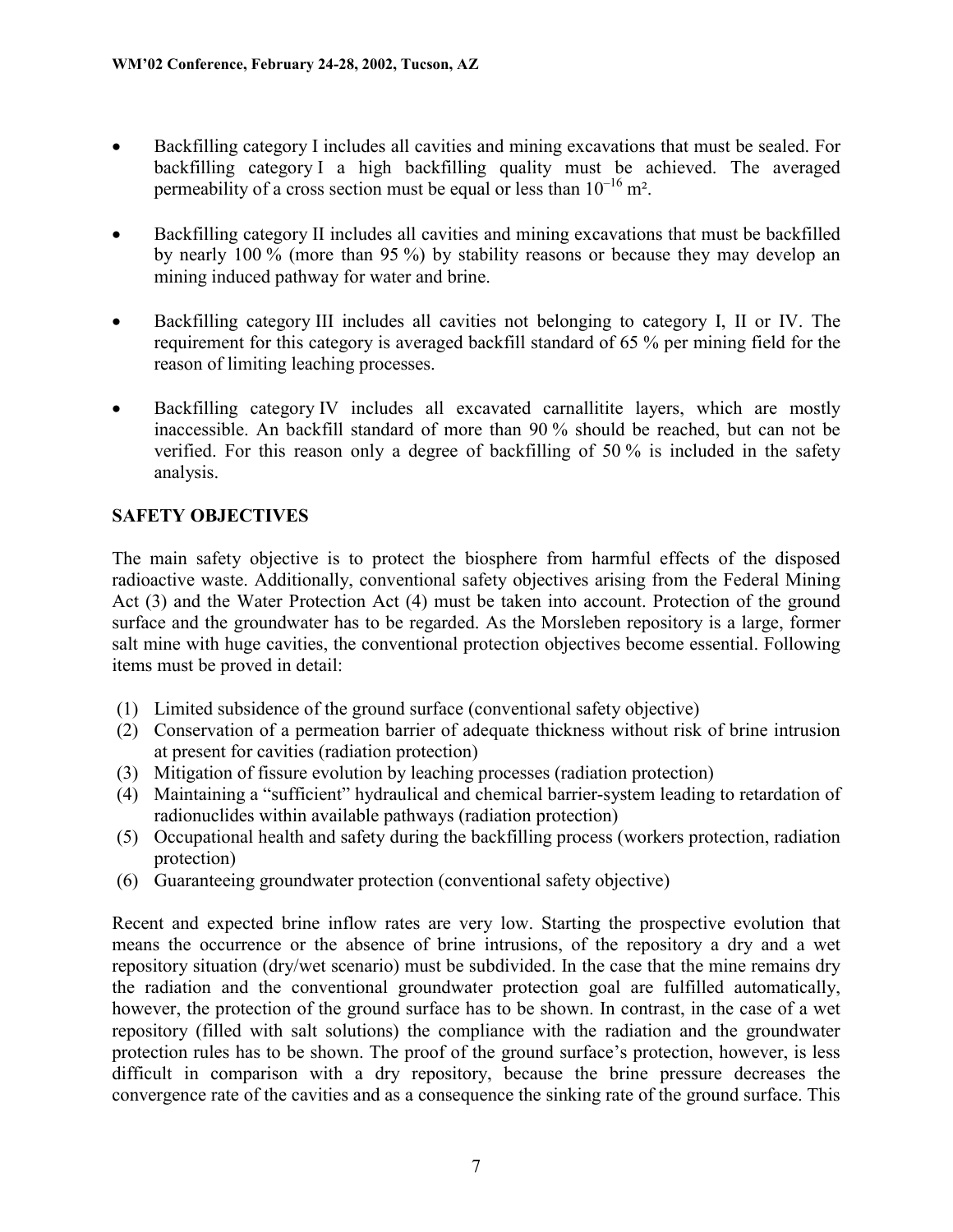effect is traditionally used to stabilize abandoned salt mines. In the following the safety evidence criteria are summarized and quantified. In addition, the safety analysis methods and safety measures are described.

### **SAFETY EVIDENCE CRITERIA**

Concerning the protection of the ground surface (*safety objective 1*) two safety evidence criteria are formulated quantitatively. They are in accordance with the German regulations (e.g. Federal Mining Act). The first criterion is based on the maximum subsidence of the ground subsurface. The limiting value is 1 m. In this case no Environmental Impact Assessment is necessary. Due to salt creep and the convergence of underground excavations it is not excluded that a subsidence of 1 m is exceeded over a long time. For this reason a second criterion was derived, which can be applied alternatively. The inclination rate of the ground surface is limited to 1/300 per 100 years. Inclination rates of this magnitude are causing only very small damages on buildings that are comparable to usual building wear in 100 years (5,6). These damages will be eliminated in the context of usual buildings redevelopment.

To show that the *safety objective (2)* is achieved it is essential to make a distinction between mining excavations that are affected, that might be affected in the future or that will never be effected by brine intrusion because of massive protective geological layers. In the case of the Morsleben repository all mining excavations, whose distance to the salt table is more than 130 m are outside of the brine intrusion danger area. Mining excavations whose minimum distance to the salt table is 60 m and 25 m to anhydrite and carnallitite layers, respectively, are also outside of brine intrusion danger area, even there is a connection of the anhydrite or carnallitite layer to the overburden.

Concerning mining excavations that might be affected by a brine inrush a distinction is made between excavations whose EDZ can be the reason for a potential brine intrusion in the future and excavations with an unfavourable geologic situation. Due to the plastic behaviour and the healing capacity of the rock salt it is shown for cavities with a EDZ, that the geo-mechanical situation will improve in the future. The *dilatancy criterion* (7) and the *fluid criterion* according Eq. (1) and Eq. (2) are used as quantitative measures to specify this improvement.

*dilatancy criterion*

$$
\frac{\tau}{\sigma_*} \ge -0.01679 \cdot \left(\frac{\sigma^2}{\sigma_*}\right) + 0.8996 \cdot \frac{\sigma}{\sigma_*} \tag{Eq. 1}
$$

with

octahedral shear stress:

$$
\tau = \frac{1}{3}\sqrt{(\sigma_1 - \sigma_2)^2 + (\sigma_2 - \sigma_3) + (\sigma_3 - \sigma_1)^2}
$$
 [MPa]  

$$
\sigma = \frac{1}{3}(\sigma_1 + \sigma_2 + \sigma_3)
$$
 [MPa]

mean stress :

normalization:  $\sigma_* = 1$  [MPa]

 $1 \quad r$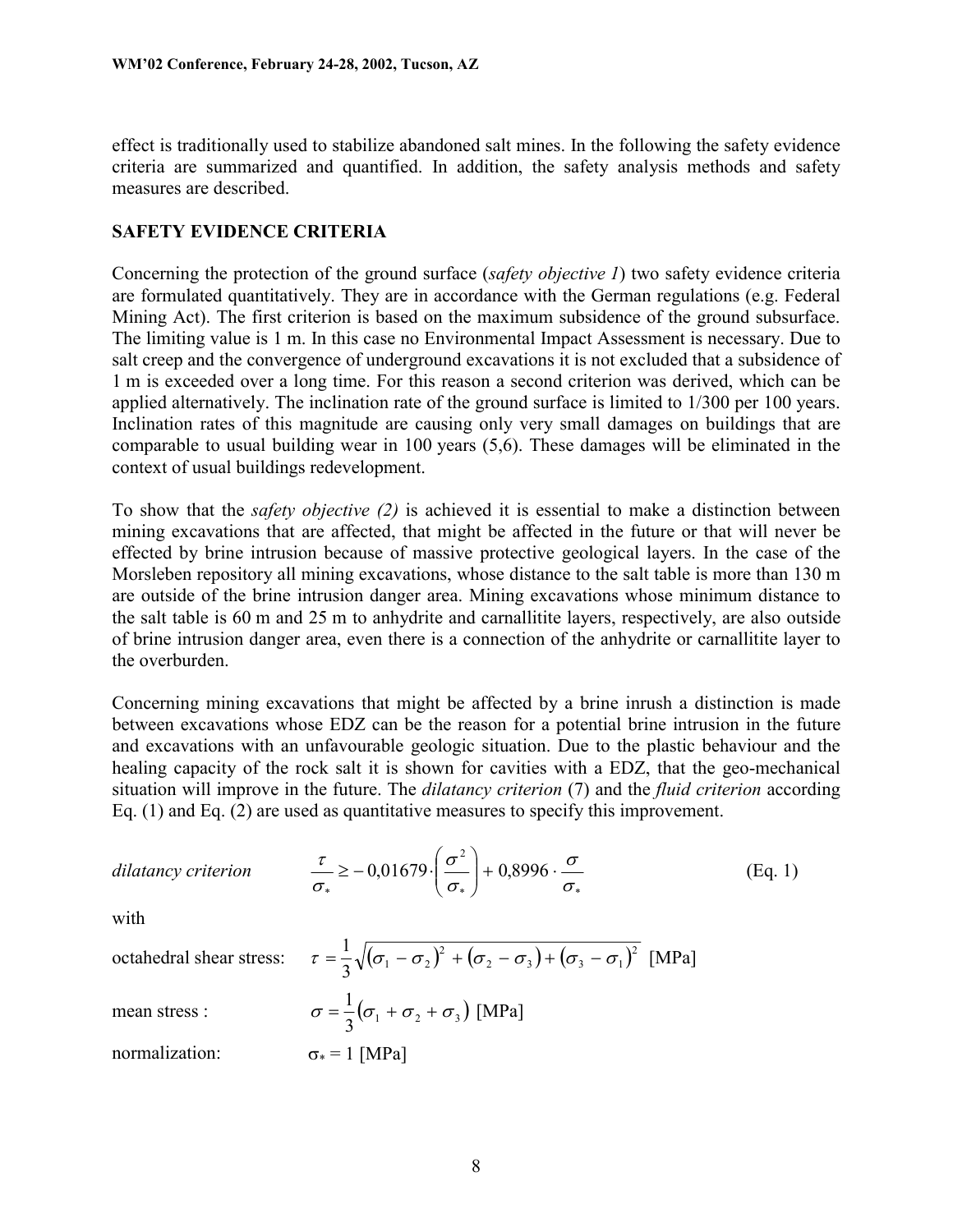*fluid criterion*  $\sigma_1 > p$  (Eq. 2) with minor principal stress:  $\sigma_1$ depth-depending brine pressure:  $p (p = 0.012655 MPa/m \cdot z_T$ ; z<sub>T</sub>: depth below surface)

As there is no brine intrusion at present the probability of brine inflows will be reduced if the integrity of the salt barrier is improving. Mining excavations with an unfavourable geologic situation and locations with existing brine inflows are recognized as potential or existing pathways. They are treated in the long-term safety analysis.

As salt concretes are used for the backfilling of the mine, the hydration heat must be regarded. To make sure that an increase of the temperature will not accelerate leaching processes at the salt table, which would result in an accelaration of the subrosion processes (subsurface solution of salt), a temperature limit was derived. The maximum temperature rise permitted at the salt table is 1 K. Measurements in the mine identified this temperature rise being within the range of site specific natural temperature variations caused by recrystallization processes. Thus, an increase of 1 K do not accelerate any leaching processes. Special emphasis was layed on the integrity of the anhydrite blocks embedded in the rock salt, which may act as a potential pathway of fluids. In this case the temperature rise is limited by 2 K. In-situ observations and laboratory tests showed that such an increase of the temperature did not impact the stability of the anhydrite blocks.

*Safety objective (3)* is not understood to avoid any kind of fissure evolution by leaching processes, however leaching processes must be avoided creating pathways between emplacement structures and other parts of the mine. This objective is fulfilled by constructing sealings (drift seals) at certain positions in the mine. They are evaluated in such a way that no unfavourable geological layers (potash seams, anhydrite layers) are connecting the emplacement areas with the residual mine. Thus, leaching processes are only of interest in the near field of the sealings, e.g. in the EDZ of the drifts, which are sealed. Leaching processes can be avoided if the brine is saturated. Consequently, the safety evidence criterion for avoiding relevant leaching processes bases on the saturation conditions of the brines.

The safety evidence criterion related to *safety objective (4)* is a kind of secondary criterion derived from the long-term safety analysis regarding the settings of the German radiation protection regulations (8). The long-term safety analysis has proved (9) that the radiation protection safety objective is fulfilled (limit 0,3 mSv), if the averaged cross section permeability  $k=10^{-16}$  m<sup>2</sup> of the sealings is not exceeded.

*Safety objective (5)* can be separated in classical mining occupational health and safety, safety in handling the backfill material and radiological safety concerning pumping contaminated water during the backfill process. It is fulfilled by technical and administration measures. Thus, the emplacement fields will be closed by technical measures, e.g. walls.

A measure to ensure *safety objective (6)* is derived by recalculation of aggressive substance transport into aquifers quantifying permissible substance concentrations in eluats. The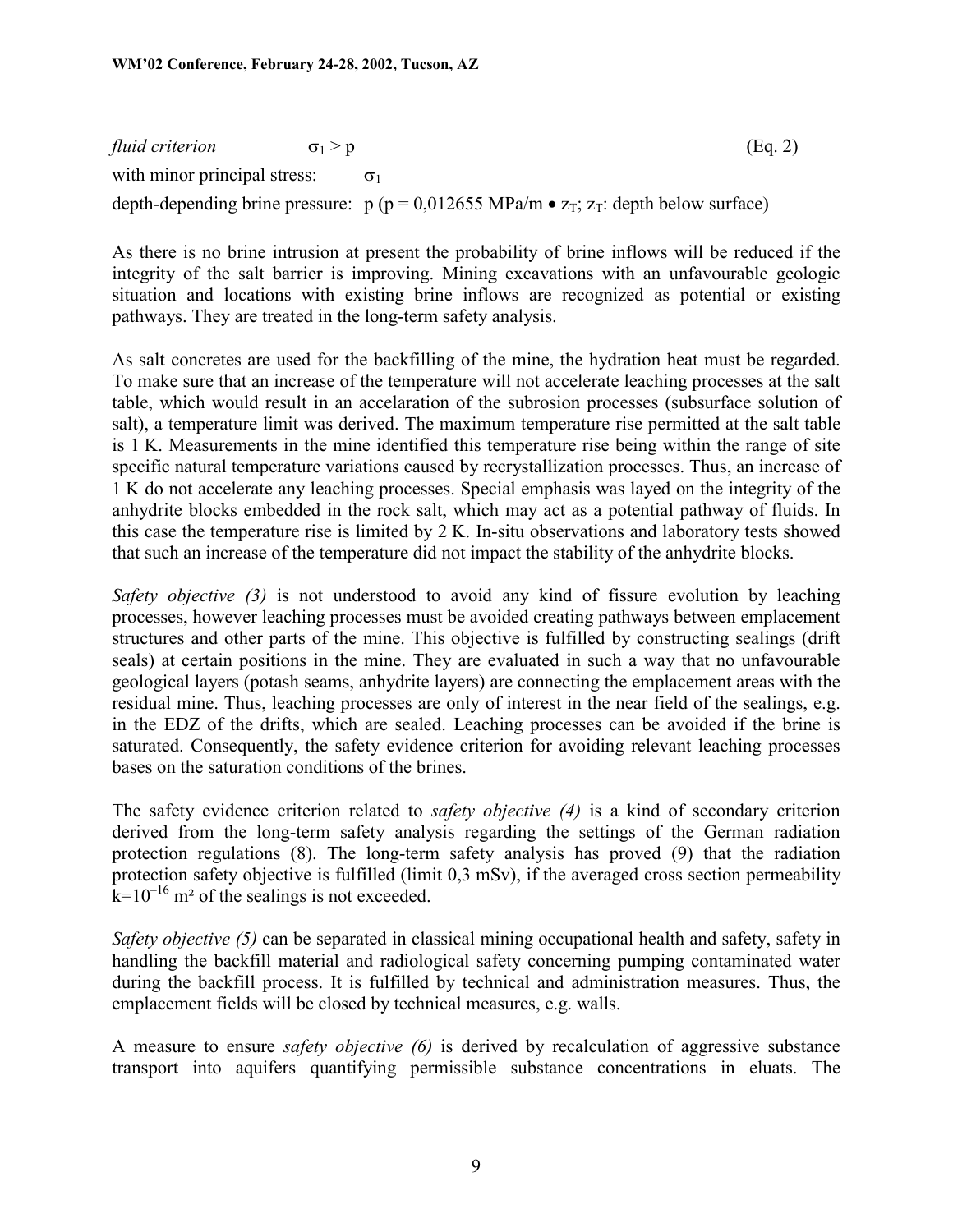permissible aggressive substance concentrations consider the regulations of the Water Protection Act  $(4)$ .

### **SAFETY PROOFS AND SAFETY MEASURES**

Concerning *safety objective (1)* 3D and 2D numerical calculations showed (10,11) that the safety evidence criteria are fulfilled in the case of the dry and the wet repository situation. Both cases had to be considered as the stabilization effect of the brine is missing in cavities, which are backfilled in parts in the case of a dry repository. On the other hand cementitious materials are corroded in dependence of the permeability by Mg-rich brines. The chemical reactions cause a loosing of the material strength over a long period of time. In the case of the ERAM the chemical composition of the brines is difficult to predict, because of the backfilling of openings, the complicated internal structure of the diapir and the chemical reactions of the salt solutions with the concrete, which may result in an increase of the pH-value and therefore a precipitation of Mg-bearing phases. However, after long reaction times a Mg-rich solution can be assumed. It was shown that limited subsidence of ground surface is achieved already by the brine pressure without taking into account the stiffness of the corroded concrete. Thus, it was not necessary to develop requirements on the properties of the corroded backfill. In the framework of the investigation of the wet repository situation the dissolution of the most unfavourable carnallitite layers close to ground surface was assumed as well as the dissolution of rock salt in the most unfavourable subrosion zone. The results of the calculations are given in Table III.

| Years after closure | Maximum subsidence<br>m | Maximum inclination rate<br>[mm/a] |
|---------------------|-------------------------|------------------------------------|
| 4.000               | 0.42                    |                                    |
| 5,000               | 0.47                    |                                    |
| 0.000               |                         |                                    |

Table III. Maximum subsidence and inclination rate of the ground surface under wet repository conditions.

Due to the influence of massive pillars at orthogonal angles to the lateral direction of the cavities a 3D-calculation was necessary considering the dry repository situation. In the case of the wet repository a 2D-calculation was sufficient as the brine pressure reduces the influence of the pillars. A typical 3D model for one part of the repository is given in Figure 3.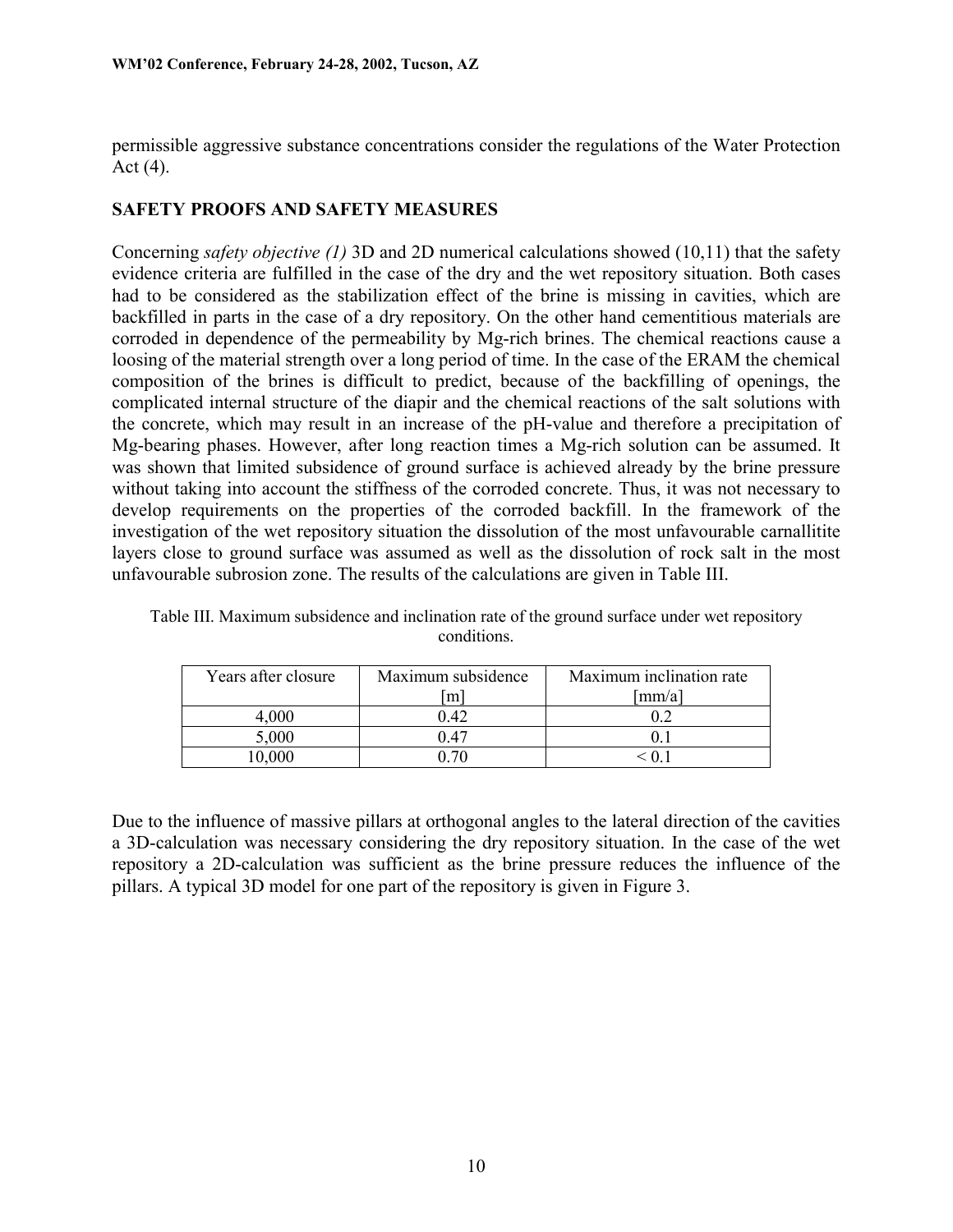

Fig. 3. Numerical 3D model of the ERAM (central part, Bartensleben) with indication of geological layers and underground chambers. The red areas mark excavations and the grey field the overlying strata (cap rock, overburden). The geological structure of the diapir is modeled depending on the creep behaviour of the rocks.

The proof of conservation of permeation barrier (*safety objective 2*) for mining excavations not situated in the brine intrusion danger area is automatically available. The geo-mechanical improvement of the salt barrier bounding other cavities as the result of backfilling is shown by numerical calculations. Figure 4 illustrates the results of an evaluation of the *dilatancy criterion* (Eq. 1) before and after backfilling of the underground excavations.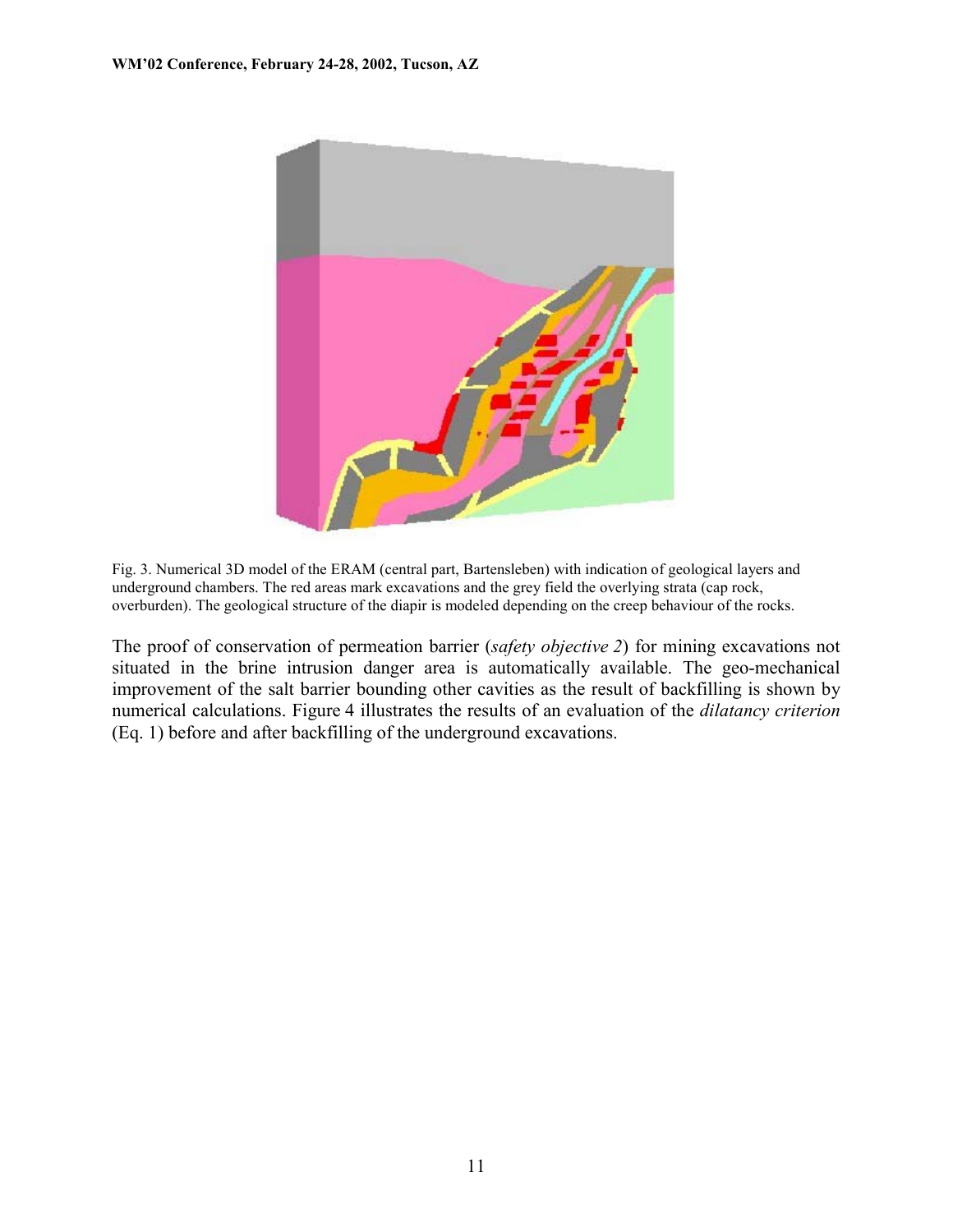

Fig. 4. Dilatancy criterion before (**A**) and after (**B**) backfilling (central part, Bartensleben); z3HA: "Hauptanhydrit" ('main anhydrite') of the Leine-Formation (z3). The yellow, orange and red areas mark a violation of the dilatancy criterion. The cavities are located in rock salts of the Staßfurt-  $(z2)$  and Leine-Formation  $(z3)$ .

Geological induced potential pathways can not be improved. However, by numerical calculations it was shown that these structures are negligibly influenced by the liberated hydration heat keeping the temperature rise limits.

Extensive investigations showed that the amount of available water is limited, which might flow into the repository annually. As a result of stabilization and barrier improvement the maximum brine intrusion rate is estimated at a maximum value of  $600 \text{ m}^3/\text{a}$ , i.e. under adverse conditions the remaining void volume of the repository mine will be filled up with brine in 3,000 years at the earliest. A basis of this statement is an effective shaft sealing.

As the emplacement structures are classified as not situated in the brine intrusion danger area the positions of sealing constructions are essential to fulfill *safety objective (3)*. The sealing constructions are situated in rock salt. As sufficient NaCl saturation capacity is available in the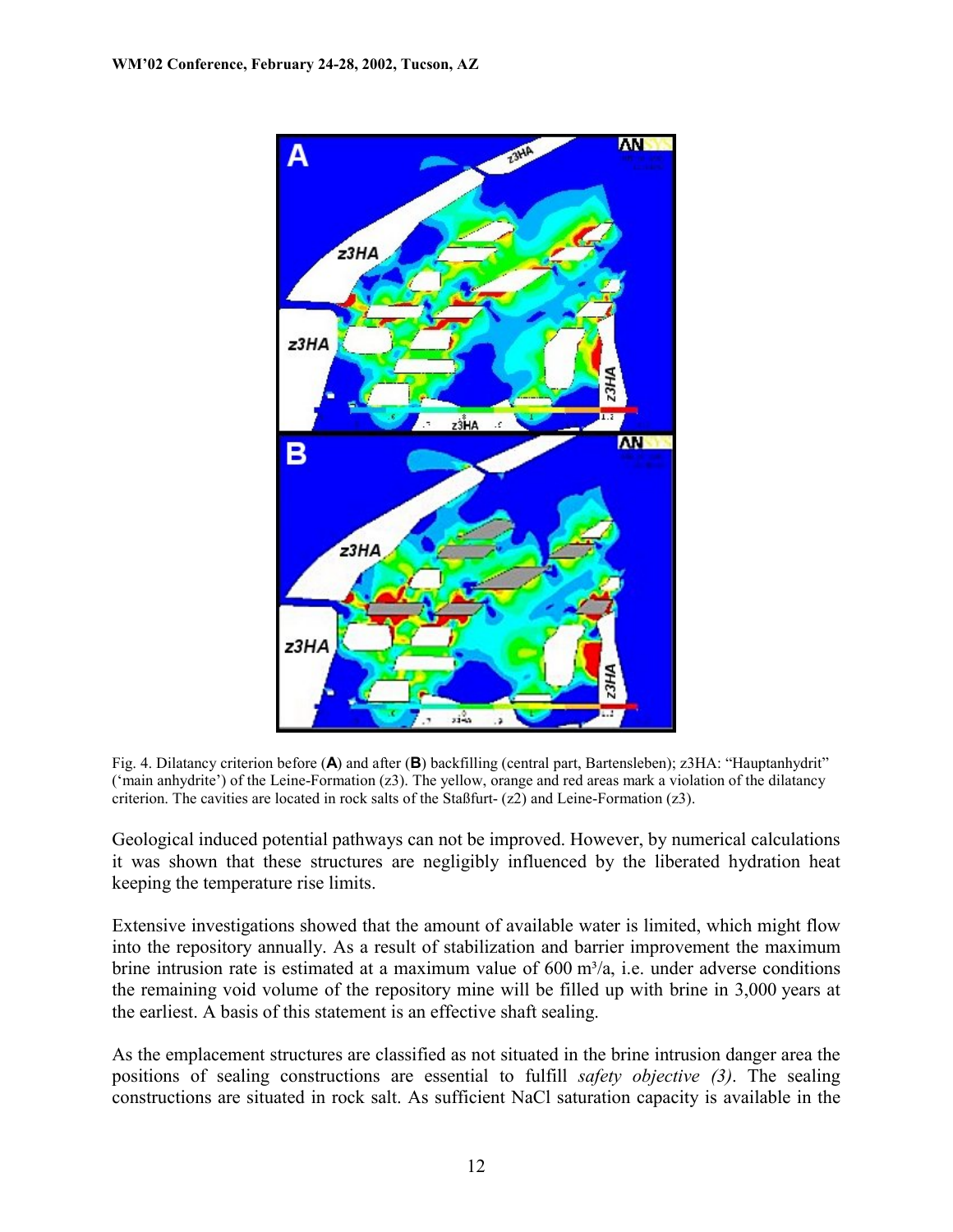mine as well as in the backfill material, because of the high content of crushed salt rock, no pathway is existing leading to unsaturated conditions in the near field of the sealing constructions. As a consequence of the expected brine intrusion rate ( $\leq 600 \text{ m}^3/\text{a}$ ) during the post-closure phase sufficient time is available to reach a NaCl saturation of the salt solutions.

On the upper level the long-term safety analysis had shown that *safety objective (4)* is fulfilled by controlling the radiological exposition. As a basis for the calculations at the upper level it is assumed that the averaged cross section permeability k is lower than  $10^{-16}$  m<sup>2</sup>. This secondary safety evidence criterion has also to be proved. The averaged cross section covers the EDZ, the sealing itself and the contact zone between EDZ and sealing. For the EDZ the limited permeability is shown by in-situ permeability tests.

For the sealing itself it is shown that construction material (salt concrete M2) is of adequate low permeability. Results of the laboratory tests are given in Table IV. In the case of the brine permeability the measurement limit of the apparatus is given, because the material behave hydraulically impermeable (12). However, it is not sufficient to restrict the investigations to the material properties. Furthermore it has to be shown that the sealing is constructed without fractures and fissures and that the construction is able to resist all stresses, strains and corrosion processes that may appear. This proof will be achieved by calculations controlling the temperature rise and the dilatancy condition in the sealing considering all relevant load cases. Actually, laboratory tests are performed to determine the dilatancy limit of the salt concrete.

| storage conditions                                                                        | pressure on the sample | pressure of the gas or | Permeability                              |  |  |
|-------------------------------------------------------------------------------------------|------------------------|------------------------|-------------------------------------------|--|--|
|                                                                                           | surface                | the solution           |                                           |  |  |
|                                                                                           | [MPa]                  | [ $MPa$ ]              | $\lceil m^2 \rceil$                       |  |  |
| gas permeability in dependence of the pressure on the sample surface                      |                        |                        |                                           |  |  |
| dried samples                                                                             | $1.0 - 10.0$           | $0,56 - 9,0$           | $5.4 \cdot 10^{-18} - 1.0 \cdot 10^{-18}$ |  |  |
| gas permeability (storage of the samples at 20 $\degree$ C and 60 $\%$ relative. humidity |                        |                        |                                           |  |  |
| $20 °C / 65 \%$                                                                           | 2.5                    | 1.8                    | $6.1 \cdot 10^{-20} - 1.5 \cdot 10^{-20}$ |  |  |
| solution permeability                                                                     |                        |                        |                                           |  |  |
| pore spaces saturated                                                                     | 2.5                    | 1.8                    | $\leq$ 3.0.10 <sup>-23</sup><br>(NaCl)    |  |  |
| pore spaces saturated                                                                     |                        | 1.8                    | $\leq$ = 6.0.10 <sup>-24</sup> (Q)        |  |  |

Table IV. Gas  $(N_2)$  and solution permeability of the salt concrete M2; NaCl: sodium chloride (halite) saturated solution, Q: invariant solution of the quinary seawater system (Na-K-Mg-Cl-SO<sub>4</sub>-H<sub>2</sub>O) saturated with respect to halite, sylvite, carnallite, and kainite (density about  $1293 \text{ kg/m}^3$ ; 25 degrees Celsius).

Long-term stability of the seals is shown by numerical calculation coupling transport and corrosion processes. It is shown by sensitivity analysis that the material properties of the seals change very slowly. The sensitivity analysis and the laboratory tests to support the calculation data base and to verify the calculation results are still continuing.

To estimate the permeability of the contact zone, an in-situ investigation of comparable sealings is planned. By injection measures it is intended to fulfill the fluid criterion to assure that the permeability of the contact zone does not increase by internal fracturing, when loaded by brine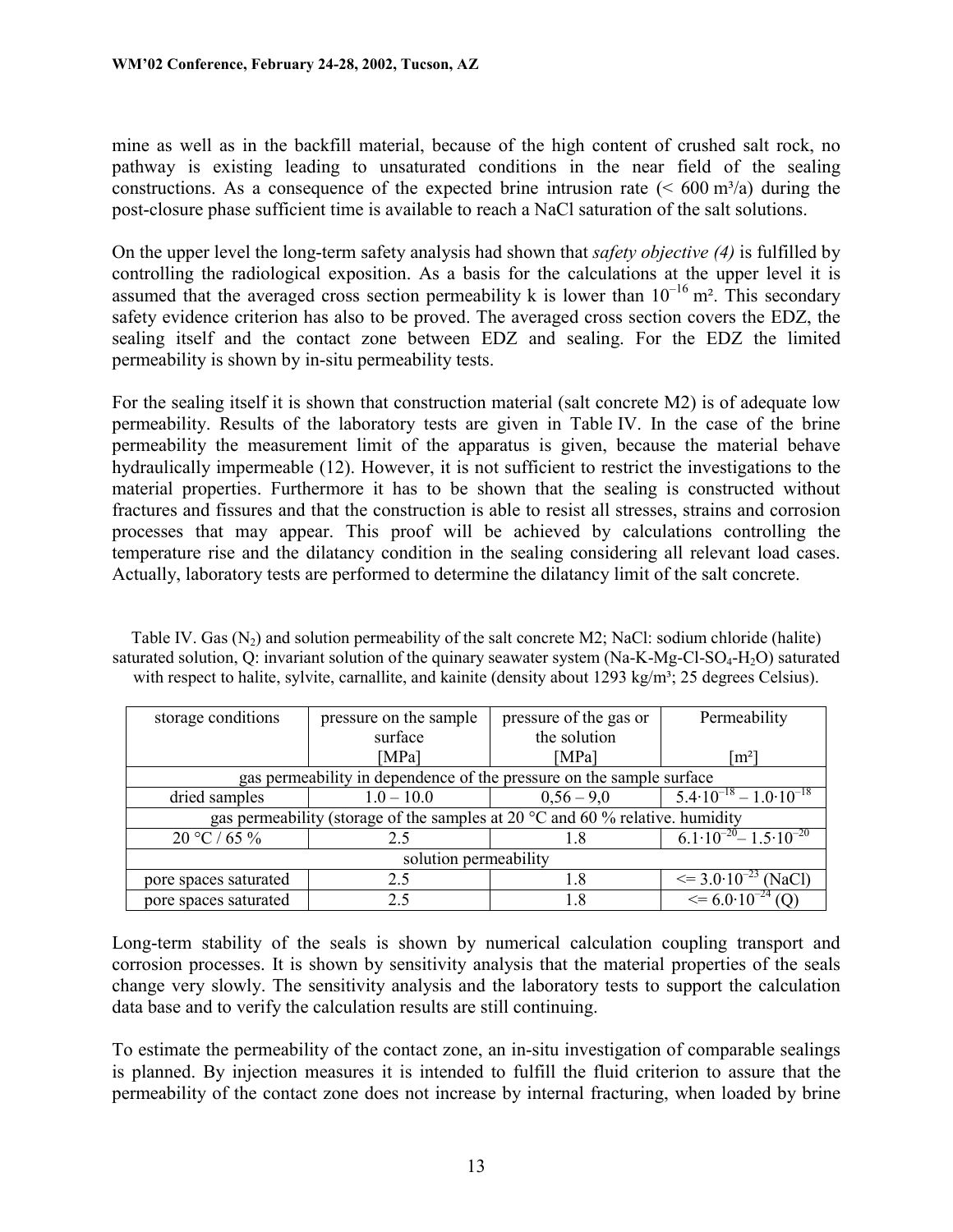pressure. As different laboratory tests are not finished yet, the final sealing layout is not fixed. Nevertheless a conceptual study is already available, to assess to technical feasibility.

Concerning *safety objective (5)* the classical mining occupational health is guaranteed by classical mining safety measures in conjunction with a geo-technical surveillance program and a provisional concept, which describes technical and administration measures, how to deal with mining excavations, whose safety is not sufficient. The provisional concept is designed to avoid staying personal in such mining excavations. The handling with the backfill material will be regulated to guarantee occupational health. A transport of contaminated fluid is avoided, because of the ability of the salt concrete to fix the total transportation brine chemically and physically. This proof is performed by laboratory tests in conjunction with theoretical equilibrium examinations.

To assure that *safety objective (6)* is fulfilled recalculations are performed of aggressive substance transport into aquifers quantifying permissible substance concentrations in eluats. In these calculations the existing ERAM material inventory and the backfill material are regarded. The eluat values of the backfill material are controlled by laboratory tests.

# **CONCLUSION**

During an operational phase of about 20 years the former salt and potash mine at Morsleben (Germany) serves as a LLW/ILW repository. The repository is now under licensing for closure. Hence a closure concept was developed taken into account the boundary conditions of the mine, e.g. the amount of the disposed inventory, the geologic/geo-mechanical situation, and the void volume of the repository. The concept is relying on an almost complete backfilling of the mining excavations with solid material (salt concretes) that is stowed by a hydraulic transportation system into the underground excavations (extensive backfill concept).

It can be summarized that the closure concept of the repository is able to serve all conventional and radiological safety objectives. The backfilling measures however are strongly coupled, a single measure can not be assigned to a single safety objective. Often a double function is present, e.g. the stabilization and the provision of a saturation capacity or the stabilization and the improvement of the geological barrier integrity.

A large number of safety related documents for the closure of the Morsleben repository are already available. It is intended to complete all safety-related documents within the year 2002.

# **REFERENCES**

1. J. PREUSS, N. MÜLLER-HOEPPE, and C. SCHRIMPF, "The Interaction of the Evidence of Post Closure Safety and Requirements to Backfill Materials for the Morsleben Repository", Proc. DISTEC 2000, Int. Conf. on Rad. Waste Disp., Berlin, Germany, September 4-6 2000 (2000).